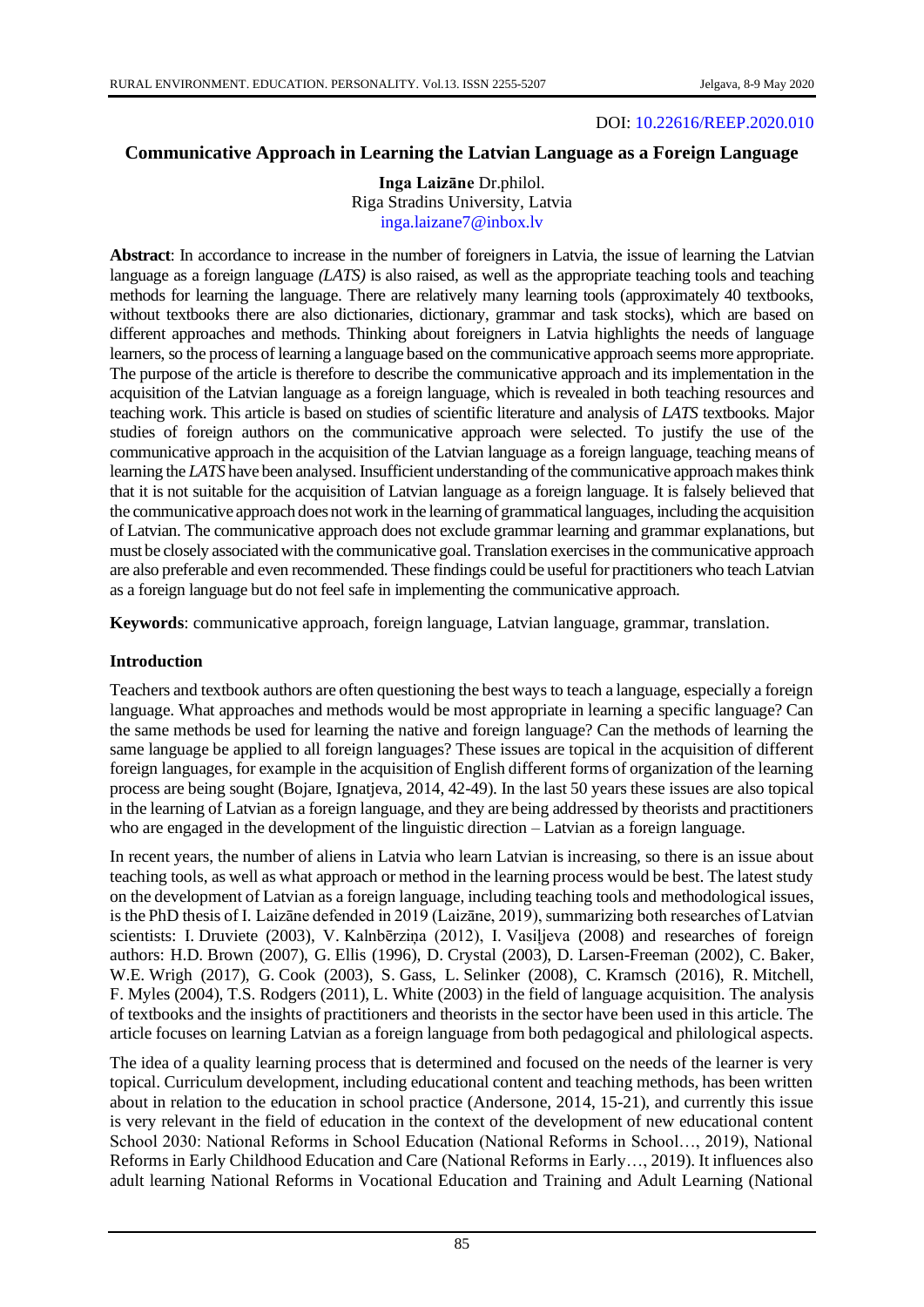Reforms in Vocational…, 2019). Foreign language acquisition can also be considered in the development of the curriculum. For a long time, the formal approach to learning the language system prevailed in the foreign language acquisition, which was also relevant in the Latvian linguo-didactics. Over time, the practice of foreign language acquisition, including LATS, developed the notion that language was necessary for the ability to communicate. Accordingly, language acquisition requires new teaching methods and educational content that meet the needs of the learner.

By studying the impact of the linguistics theories on the development of the Latvian language as a foreign language and linking it to the teaching tools of *LATS*, you can see the development of ideas, from a structural approach and a grammatical translation method to a functional and communicative approach today (Laizāne, 2019, 63). The communicative approach in learning both Latvian and other foreign languages has been lauded and criticized. However, despite criticism, the communicative approach relies on several teaching tools for learning the Latvian language as a foreign language, and some elements of this approach appear in many teaching tools intended for the acquisition of the *LATS*.

The learning of any language also includes scientific ideas of a certain era. It is important to look at how linguistic theories are integrated in the LATS learning. The teaching practice of LATS can also be linked to the acquisition of other foreign languages because the approaches and methods prevailing at different times are similar. However, it should be highlighted that comparing Latvia's situation with the experience of European countries and the USA, there is a time gap approximately 100 years (Laizāne, 2019, 45-47) in the use of specific approaches and methods. In the early stages of development, the linguistics – Latvian as a foreign language – was dominated by a structuralism approach, which was mainly practiced in the use of grammatical translation methods and audio-lingual techniques. Over time, in the practice of learning foreign languages, the structural approach to learning languages is replaced by a communication and function approach, which influences the fact that the idea of a communicative approach to learning the language is also being implemented in the teaching tools for learning the LATS.

The communicative approach in language learning starts to take place in the 70's of the  $20<sup>th</sup>$  century, in terms of the functioning of the English linguistics and the development of sociolinguistics and pragmatics, which greatly increases awareness of the language and its nature.

The theory of the socio- linguist and anthropologist D.H. Hymes (1972) communicative competency theory I. Druviete (2003) extends the understanding of the language and its relationship with the conditions of communication. The theory of D.H. Hymes contributes to the emergence of a communicative approach to foreign language learning, which aims to develop the language learner's ability to use the language effectively. But the idea of natural language acquisition isn't new. An intuitive idea that language is needed has employed linguists and theorists since the end of the 19thcentury when the natural method was created. Later, it results in the use of a direct method that is a new view of the old ideas. The principles of the direct method provide the basis for a communicative approach to language learning, which emphasizes natural language learning. The works of many authors were used to summarize the theoretical literature on the communicative approach:

- monographs (Widdowson, 1994; Larsen-Freeman, 2002; Cook, 2003, 35-39; Rai Vishnu, 2003; Nunan, 2004; Richards, 2006; Brown, 2007, 244-248),
- works created in co-authorship (Finocchiaro, Brumfit, 1983; Richards, Platt, Platt, 1992, 65-66; Benson, Voller, 1997; Johnson, Johnson, 1999, 68-73; Richards, Schmidt, 2002, 90; Norland, Pruett-Said, 2006; Willis, Willis, 2007; Arnold, Dörnyei, Pugliese, 2015),
- academic articles and abstracts (Canale, Swain, 1980, 1-47; Hutchinson, Waters, 1984, 108-113; Swan, 1985, 2-12; Ellis, 1996, 213-218; Chen, 2003, 29-43; Belchamber, 2007; Demirezen, 2011, 57-71 Al Asmari, 2015, 976-984; Newby, 2015, 13-34; Znotiņa, Laizāne, 2019, 650; Kachmarchyk, Khrystiuk, Shanaieva-Tsymbal , 2019, 84-99).

The aim of the study is to describe the communicative approach and its implementation in the acquisition of the Latvian language as a foreign language, which is revealed in both teaching resources and teaching work.

# **Methodology**

When studying the theoretical literature and educational materials of LATS, two practical research questions are raised, which are set out in the article.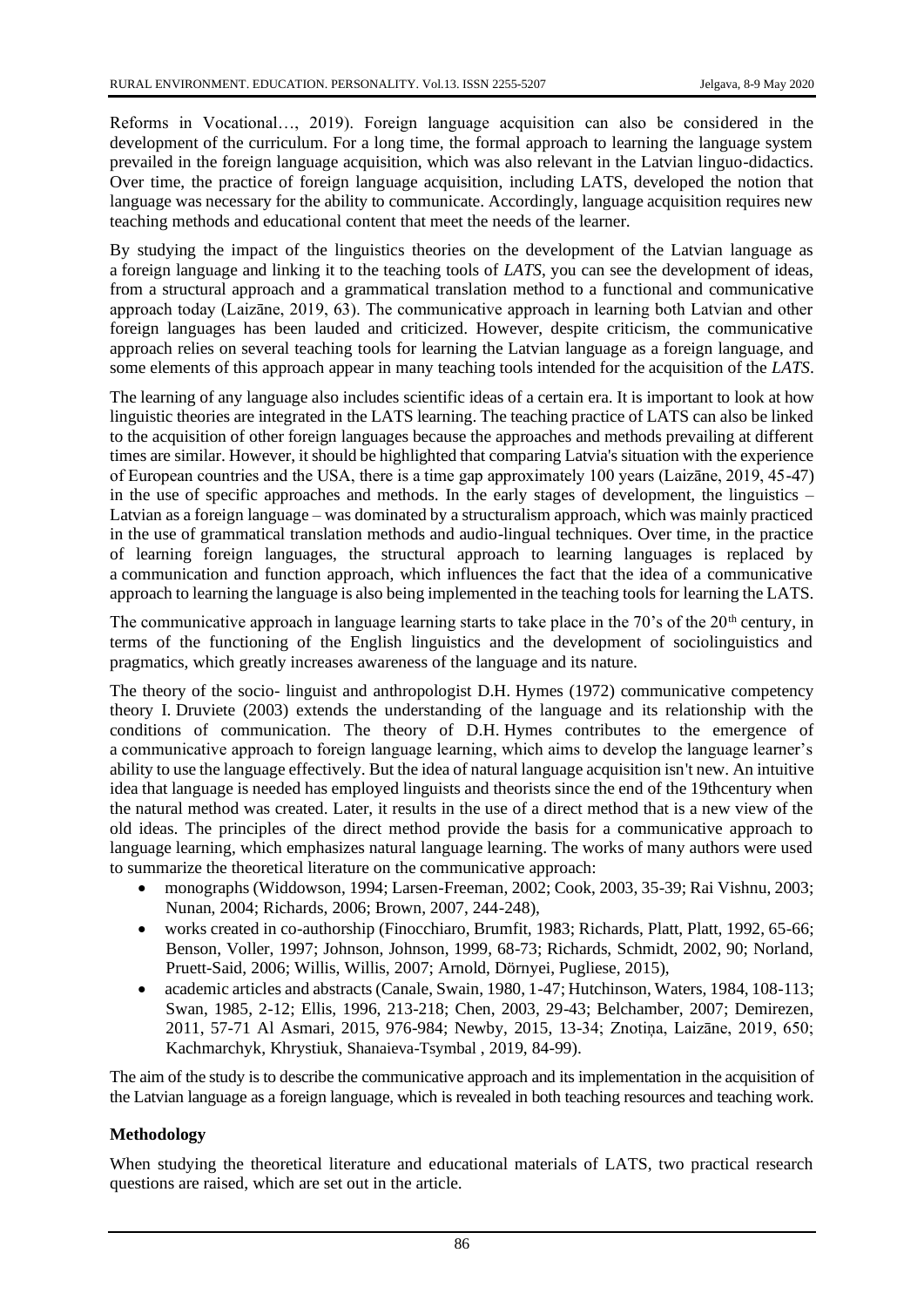- 1. Can a communicative approach be used in the acquisition of grammatical languages?
- 2. What language teaching techniques, based on the communicative approach, can be used in the foreign language acquisition?

This article is part of a broader study (Laizāne, 2019) on the development of Latvian as a foreign language in Latvia and beyond. One of the theoretical parts of the study is related to pedagogical issues and looks at the impact of linguistic theories on the development of the *LATS*. In turn, in the practical part, *LATS* teaching products are analysed, the content of which reveals a specific method or approach in learning the language.

This article is based on studies of scientific literature and analysis of *LATS* textbooks. The main research methods are the descriptive method, which was used in the research of theoretical literature, and the content analysis, which was used for the analysis of the content of LATS educational materials. Major studies of foreign authors R. Belchamber (2007), H.D. Brown (2007), M. Canale, M. Swain (1980), A. Carreres (2006), S.C. Chan (2011), M. Demirezen (2011), D. Larsen-Freeman (2002), G. Ellis (1996) on the communicative approach were selected. To justify the use of the communicative approach in the acquisition of the Latvian language as a foreign language, teaching means of learning the *LATS* have been analysed.

## **Results and Discussion**

Henceforward the article will describe and explain the communicative approach and demonstrate the use of this approach in learning the Latvian language as a foreign language.

Studies of theoretical literature have shown that the views on the communicative approach are similar; however, authors do not always emphasize the same aspects. Three principles have been identified in order to structure these views: the language proficiency, the purpose of language acquisition, and language techniques. These principles help to structure opinions by emphasizing the most relevant information. They can also help to compare other approaches and methods for learning languages demonstrating the way in which language learning is being implemented through a specific approach or method.

## Language skills

Speaking is the most highlighted of language skills, so there are many exercises in learning that develop speaking skills. But other language skills are also being developed, and this can happen in parallel.

## Purpose of language learning

Develop the ability to communicate in different every day, working or learning situations, namely, the ability to use language in practical situations.

## Language teaching techniques

Although the process of foreign language acquisition based on a communicative approach is aimed at the ability to communicate, researchers emphasize that this goal cannot be achieved without grammar acquisition (Nurmukhanova et al., 2014, 116-122). However, in the process of grammar acquisition certain principles must be followed.

Firstly, grammar is not distinguished as a separate part of the language in textbooks.

Secondly, grammar teaching takes place indirectly, because grammar is included in any language use situation. Thus, the language learner itself can create tables inferring grammar rules. It is believed that grammar skills are developed by using language, but this does not necessarily ensure the correct use of language, which often creates errors in the learning process.

Thirdly, more difficult grammatical forms are regularly practiced and repeated, avoiding a description of their use. This means that multiple repetition exercises can be used as an aid in the learning process, but they do not have a desirable key role.

Fourthly, grammar learning is closely associated with the text material. The language learner must notice the specific grammatical form in the text, because only by the meaning of this form can you work further with learning this form. This idea is in line with the principles of the functional approach.

High importance is attached also to the textual material. The topics in the lessons must relate to the everyday needs and interests of language learners. The sequence of the study materials in the learning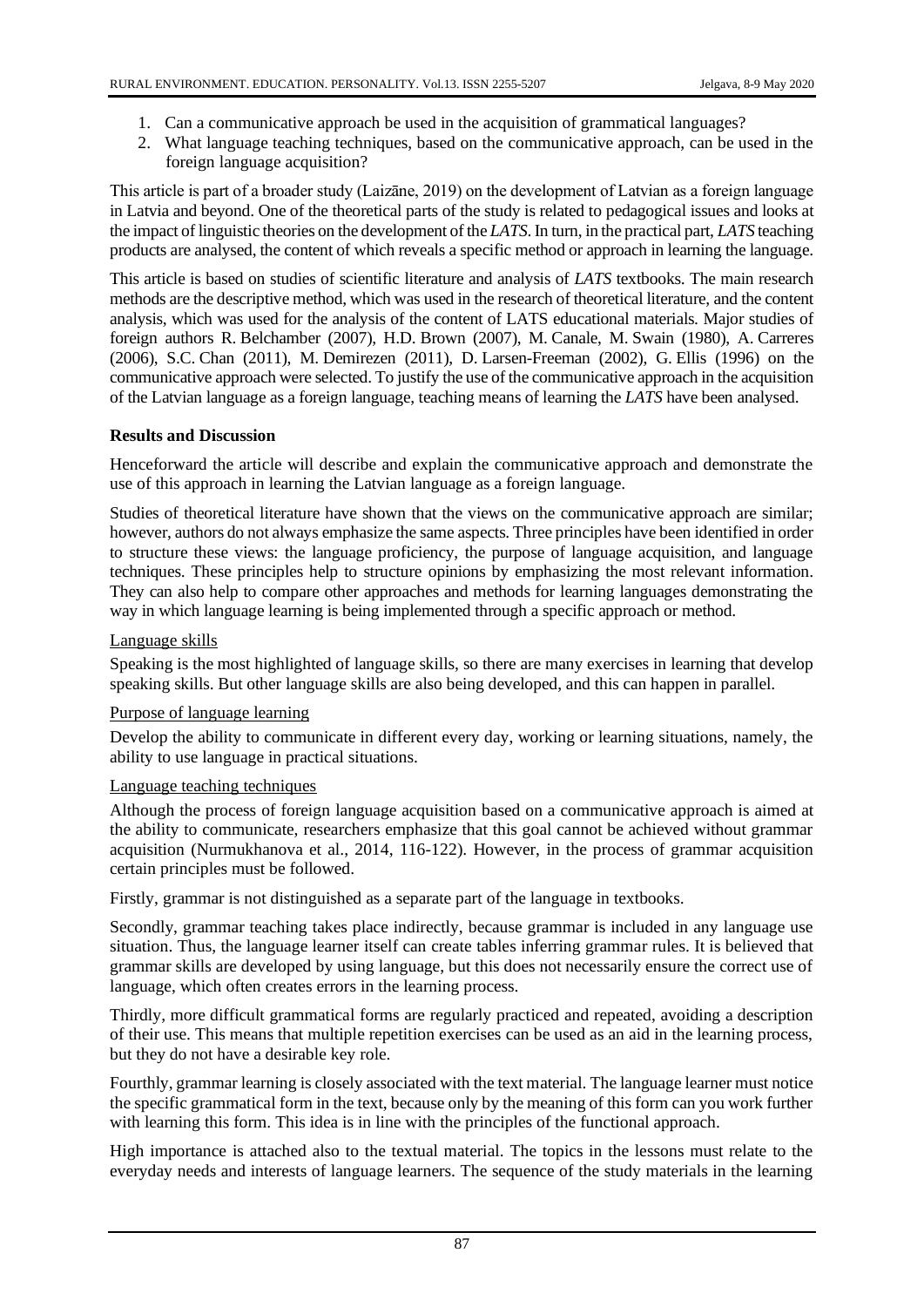process is not very strict. It may be altered for substantive, functional or meaningful reasons, according to the interests of the students.

The range of exercises used for the acquisition of the educational content can be diverse, but they must be approximated to real language situations. The lessons use exercises close to natural communication so that you can use the language in real every day conditions. To ensure communication during lessons, the classroom may use group and pair work, impromptu dialogues, role games, situation playing. Dialogues may be used in the learning process, but this should be done to highlight the communication function, not memorizing, as is the use of the audio-lingual method. Translation can be used and is even preferable and significant if it helps in the learning process.

In order to improve the learner's vocabulary and grammar skills, A. Jurčenko (2015, 423-428) recommends using an exercise-based language learning approach in the foreign language acquisition rooted in the communicative approach and strongly underlines the importance of teaching a language in the context of the use intended by the communicative approach. This indicates that much attention has been focused on the textual material and exercises for the acquisition of this material in the communicative approach.

Continuing the discussion on language teaching techniques in the communicative approach, it should be emphasized that the teaching process shall allow the use of the native or intermediate language, if necessary but within reasonable limits. The pronunciation of the language learner must be understandable and not identical to the pronunciation of the mother tongue user. Errors are allowed in the language learning process. They are positive because of the natural interest of the language learner in the learning process.

The end of the 20<sup>th</sup> century and the beginning of the 21<sup>st</sup> century are characterized by a wide debate on the meaning and role of the communicative approach in learning the language. One of the most pressing issues is the role of grammar in learning the language. It is considered that when implementing the communicative approach, grammar is not taught, but the nature of the communicative approach also includes grammar learning, but it cannot be a separate section in the textbook. Grammar teaching should be associated with real language situations. However, it raises the debate that there is too little to do with the indirect way of grammar teaching. Practitioners believe that the learning of grammatical languages, which is also Latvian, is not enough to teach grammar for only communicative purposes, so several *LATS*  teachers are unable to work with the teaching tools implemented in the communicative approach (Laizāne, 2019, 114-118). However, in this case, it should be discussed as to the wrong understanding of the communicate approach, or too narrow point of view of the nature of the communicative approach, because during the implementation of the communicative approach grammar can also be interpreted and taught directly, and grammatical forms analysed, but this must be linked to the communicable objective. Grammar cannot be taught as a separate section that is completely unrelated to the purpose of communication, as is typical of the grammatical translation method. Consequently, the ambiguity that the communicative approach cannot be used in the learning of grammatical languages should be avoided.

An insufficient understanding of the communicative approach also shows that the translation exercises cannot be carried out when working on this approach, as it relates to the long-term grammatical translation method prevailing in the learning of foreign languages. However, in this case, too, a more complete understanding of translation exercises and their inclusion in the communicative approach would be needed.

Although on the second half of the  $19^{\text{th}}$ century, the method of grammatical translation was questioned and the translation was renounced from the process of learning foreign languages, at the end of the 20the century, a number of linguists in France and Canada began to deny total renunciation of the translation by emphasizing the usefulness of the translation in the process of learning foreign languages.

A. Mutore (2013) emphasizes that in the context of learning a foreign language the activity of translation is viewed from the didactical or pedagogical not professional point of view. Didactical translation should be understood as usage of various exercises which in the process of learning a foreign language requires transfer of a linguistic unit from one language to another. On the other hand, didactical and professional translation encompasses exercises included in interpreter training programmes with the goal of obtaining intra lingual communication skills which are based on the reflection of the idea expressed in the source language. Didactical translation is used as one of the activities to learn a foreign language; its purpose is to understand the culture of the language as well as the contextual nuances of using it. Due to globalization and increasing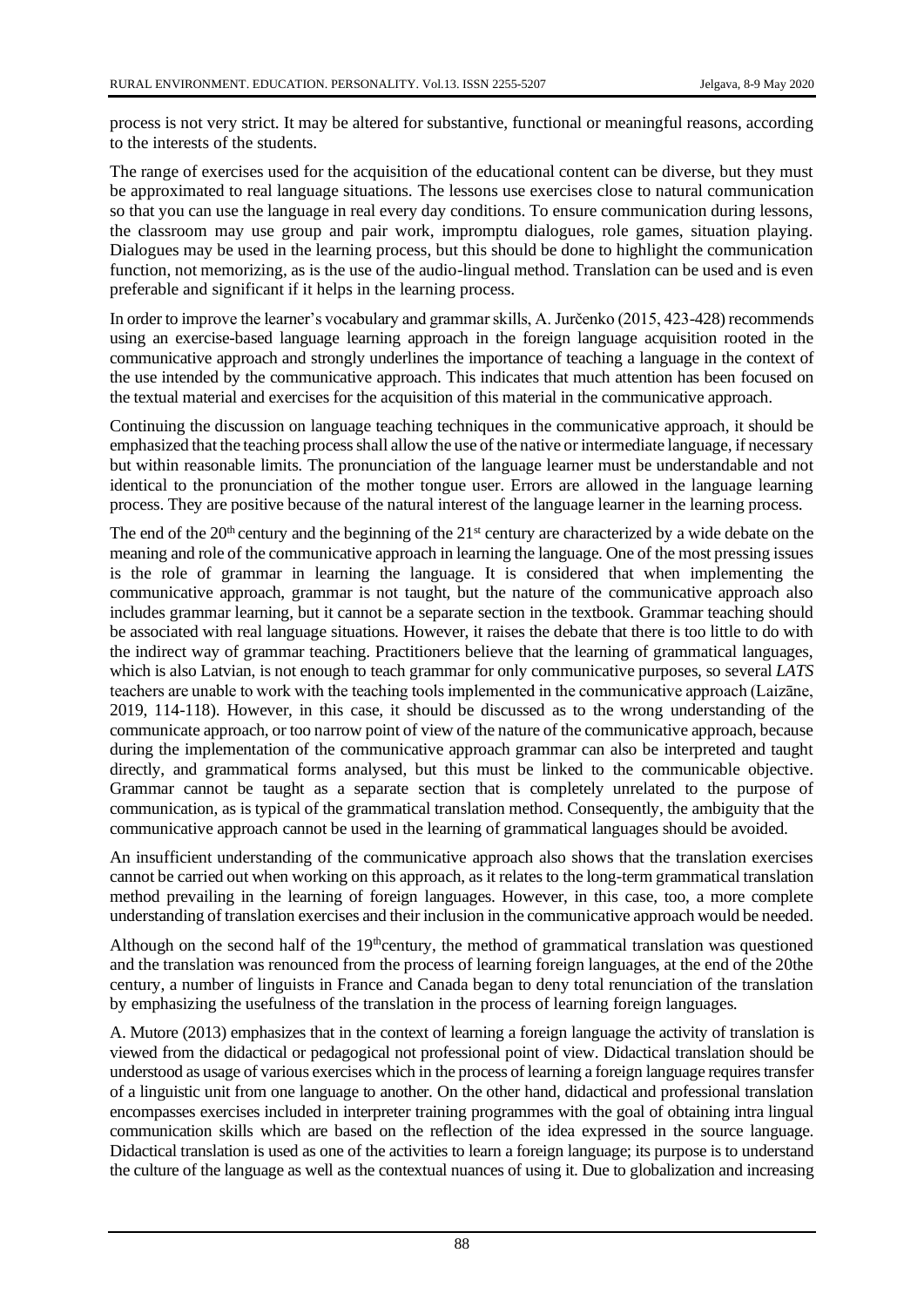use of international relations in our modern society we embark on a quest to find a compromise that would bring together translation and language didactics. They should go hand in hand in the process of learning a foreign language; however, this process should concentrate on communication aspects, not translation.

Other industry professionals (Sibbard, 1994, 9; Benson, Voller, 1997; Bialystok, 1998, 47-60; Eadie, 1999, 2-9; Seidlhofer, 1999, 233-244; Larsen-Freeman, 2002, 132; Bygate, Skehan, Swain, 2001; Richards, Rodgers, 2001; Carreres, 2006, 5; Pariente-Beltran, 2006, 30; Chan, 2011, 13-24; Leonardi, 2010; European Union, 2013; Artar, 2017; Karousou, Nerantzaki, 2020) speak in favour of the translation into foreign language learning. The translation is considered to be a useful exercise in improving the communicative approach. The importance of translation in the exercise of communication competence is also highlighted in the regulatory documents (Common European Framework…, 2001).

In the newly defended PhD thesis (Laizāne, 2019), the learning means for the acquisition of *LATS* were analysed in detail. The 60's of the 20<sup>th</sup> century has been selected as the reference point when the first textbook for the acquisition of *LATS* (Laizāne, 2019, 7)) is published outside of Latvia. The thesis analyses the textbooks that have been produced both in Latvia and outside Latvia, thus producing reliable results included in this article.

In analysing *LATS* textbooks (Laizāne, 2019, 65-124), it can be concluded that certain elements of the communicative approach are found in many *LATS* textbooks. There are textbooks (Šalme, Ūdris, 1996) in which the communicative approach is incorporated alongside other approaches and methods, but the real communication-based *LATS* learning tools have been produced relatively recently. The first only communication-based learning tool for *LATS* learning is the *Latvian Language Textbook for Students*  (Klēvere-Velhli, Naua, 2012). Training kits *Laipa A1* (Auziņa et al., 2014), *Laipa A2* (Auziņa et al., 2016) and *Laipa B1* (Auziņa et al., 2019) are then created. The textbook worked out by I. Kaija and I. Laizāne *Latvian Language for Dental Students* is currently in publishing house, which is a textbook for learning the professional language, based on the communicative approach. Manuscript is available for students and colleagues in Riga Stradins University e-studies platform MOODLE in Latvian and in English. Consequently, it is concluded that learning tools based on the communicative approach for the acquisition of *LATS* have only come out in the last 10 years.

In further analysis of the above-mentioned communication-based learning tools, it should be highlighted that they are in line with the principles of communicative approach in terms of both the structure of the book and the textual material, the variety of tasks and the presentation of grammar. The exercises in the books develop all language skills, but the focus is on speaking and listening skills. In turn, in terms of grammar learning, students base themselves on examples and gradually come to terms with legalities and the use of structures. For a visual grammar perception tables that practitioners do not necessarily link to the nature of the communicative approach, are also used. Several practitioners teaching Latvian as a foreign language admit that the textbooks based on the communicative approach lack a systemic grammar set that is very important in the learning of Latvian language, making it difficult to use such textbooks with beginners, particularly when assessing *Latvian Language Textbook for Students* (Laizāne, 2019, 114-117).

## **Conclusions**

The views of teachers, the vision of authors of textbooks and the information contained in theoretical guidelines for learning foreign languages suggest that the substance of the communicative approach has not been sufficiently understood, so perhaps not all educators can accept it and implement it in the lessons. Several *LATS* teachers point out that different types of linguistic activities are used during classes and attempts to develop all language skills, so they are not sure that it is a communicative approach or sometimes a specific approach cannot be defined, because the lesson includes different tasks, including tasks that develop grammar skills and translation, as well as reading and text analysis. This shows an incomplete understanding of the communicable approach since it includes a very rich teaching system, including grammar explanations and translation exercises, but it must certainly be linked to the communicative objective.

Thus, both research questions can be answered:

1. Communicative approach can be used in the acquisition of grammatical languages. Latvian language is also rich in grammatical forms, and it is impossible to communicate properly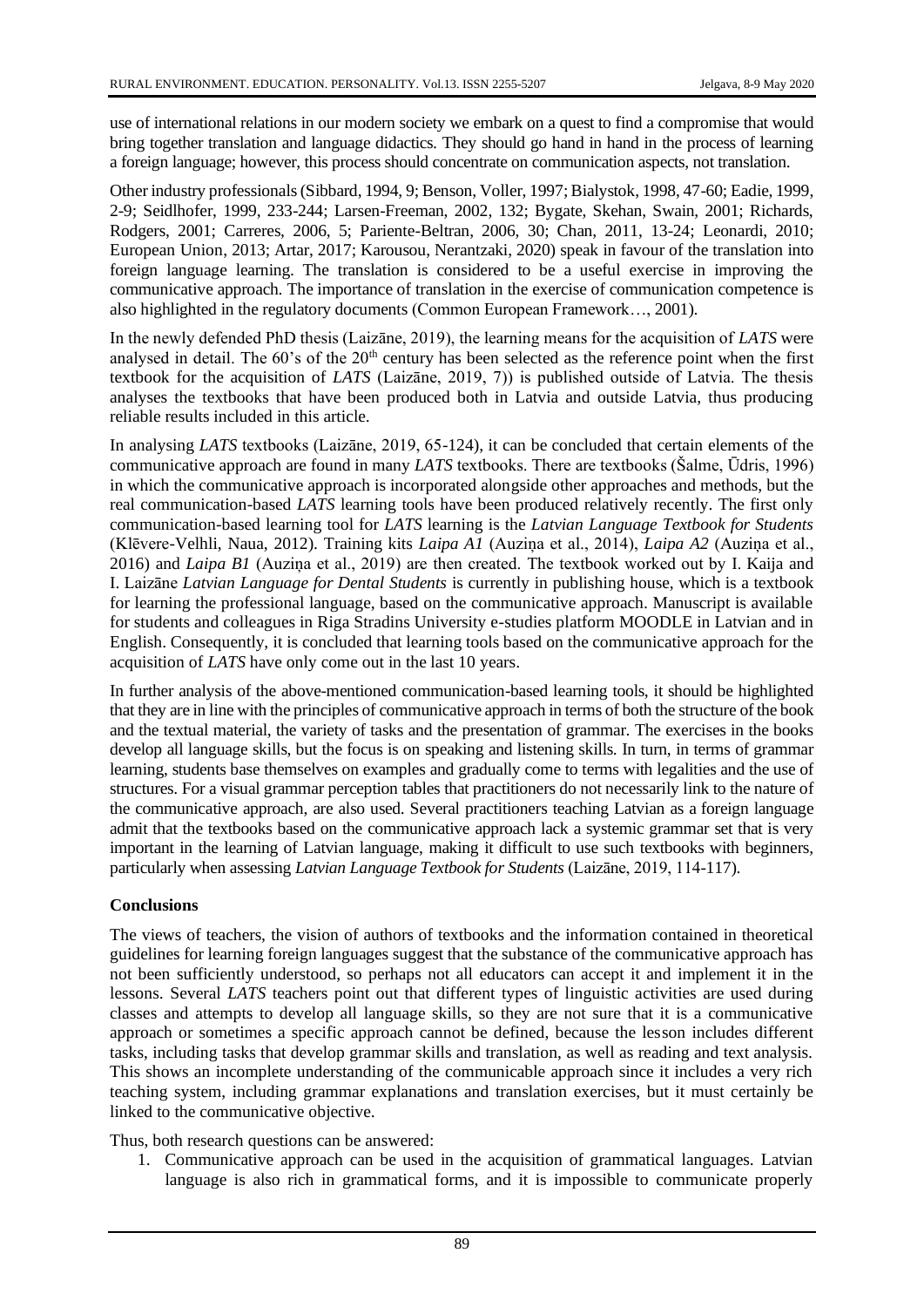without learning them, therefore it is also a concern for teachers and textbook authors who work in the field of linguo-didactics Latvian language as a foreign language. The answer is definitely 'yes' – the communicative approach can be used in the acquisition of grammatical languages, as evidenced by the LATS textbooks published in recent years. This issue has mainly arisen due to a poorly understood communicative approach.

2. The following techniques of language teaching can be used in communicative approach to foreign languages: translation, usage of different tasks, well-considered textual material, work in pairs and groups etc. When working with a communicative approach, high importance is attached to the textual material, which must meet the needs of the learner. The acquisition of grammatical forms is closely linked to the textual material, since the learner must recognize this form in the use of language so that it could be later produced in similar situations. The exercises that help to learn a specific educational content can be very diverse, including translation, as long as they are approximated to natural communication and related to the communicative purpose. Therefore, it can be concluded that in order to take a communicative approach to language acquisition, there must be a specific language learning objective. The educational content and the exercises involved in implementing this content should be carefully considered. Acquisition of the grammar content must be subordinated to the textual material. This means that the communicative approach can be used for the acquisition of different languages, but great attention must be paid to the educational content and its implementation.

## **Bibliography**

- 1. Al Asmari A. (2015). Communicative Language Teaching in EFL University Context: Challenges for Teachers. *Journal of Language Teaching and Research*, 6(5), 976-984. doi: [10.17507/jltr.0605.09](https://doi.org/10.17507/jltr.0605.09)
- 2. Andersone R. (2014). Curriculum as an instrument in developing teaching and learning. In V. Dislere (Ed.), The Proceedings of the International Scientific Conference *Rural Environment. Education. Personality (REEP), 7. Jelgava*: LLU, 15-21. Retrieved from <https://llufb.llu.lv/conference/REEP/2014/Latvia-Univ-Agricult-REEP-2014proceedings-15-21.pdf>
- 3. Arnold J., Dörnyei Z., Pugliese C. (2015). *The Principled Communicative Approach: Seven Criteria for Success*. Germany: Helbling Verlag GmbH.
- 4. Artar P. (2017). *The Role of Translation in Foreign-Language Teaching*. (Doctoral Thesis, Universitat RoviraI Virgili. Tarragona) Retrieved from [https://www.tdx.cat/bitstream/handle/10803/461885/TESI.pdf](https://www.tdx.cat/bitstream/handle/10803/461885/TESI.pdf?sequence=1&isAllowed=y) [?sequence=1&isAllowed=y](https://www.tdx.cat/bitstream/handle/10803/461885/TESI.pdf?sequence=1&isAllowed=y)
- 5. Auziņa I., Berķe M., Lazareva A., Šalme A. (2014). *Laipa A1*. *Latviešu valoda* [Plank A1. Latvian language]. Rīga: LVA, 2014. (in Latvian)
- 6. Auziņa I., Berķe M., Lazareva A., Šalme A. (2016). *Laipa A2*. *Latviešu valoda* [Plank A2. Latvian language]. Rīga: LVA, 2016. (in Latvian)
- 7. Auziņa I., Berķe M., Lazareva A., Šalme A., Vaivade V. (2019). *Laipa B1*. *Latviešu valoda* [Plank B1. Latvian language]. Rīga: LVA, 2019. (in Latvian)
- 8. Baker C., Wrigh W.E. (2017). *Foundations of Bilingual Education and Bilingualism* (6<sup>th</sup> ed.). Bristol, UK: Multilingual Matters
- 9. Belchamber R. (2007). The Advantages of Communicative Language Teaching. *The Internet TESL Journa*l, *13*(2). Retrieved from<http://iteslj.org/Articles/Belchamber-CLT.html>
- 10. BensonP., VollerP. (Eds.). (1997). *Autonomy and independence in language learning*. London: Longman.
- 11. Bialystok E. (1998). Beyond binary options: Effects of two languages on the bilingual mind. *Studia Anglica Posnaniensia*, *33*, 47-60.
- 12. Bojāre I., Ignatjeva S. (2014). Autonomous English Acquisition in Blended e-studies for Adults for Sustainable Development: Quantitative research. In V. Dislere (Ed.), The Proceedings of the International Scientific Conference *Rural Environment. Education. Personality (REEP)*, *7.* Jelgava: LLU, 42-49. Retrieved from <https://llufb.llu.lv/conference/REEP/2014/Latvia-Univ-Agricult-REEP-2014proceedings-42-49.pdf>
- 13. Brown H.D. (2007). *Principles of Language Learning and Teaching*. (5<sup>th</sup> ed.) White Plains: Pearson Longman.
- 14. Bygate M., Skehan P., Swain M. (2001). *Researching pedagogic tasks: Second language learning, teaching and testing*. London, UK: Longman.
- 15. Canale M., Swain M. (1980). Theoretical bases of communicative approaches to second language teaching and testing. *Applied Linguistics*, *1*(1), 1-47. doi[: 10.1093/applin/I.1.1](https://doi.org/10.1093/applin/I.1.1)
- 16. Carreres A. (2006). *Strange bedfellows: Translation and Language Teaching: The teaching of Translation intoL2 in modern languages degree; uses and limitations*. University of Cambridge: UK, 1-21. Retrieved from<http://www.cttic.org/ACTI/2006/papers/Carreres.pdf>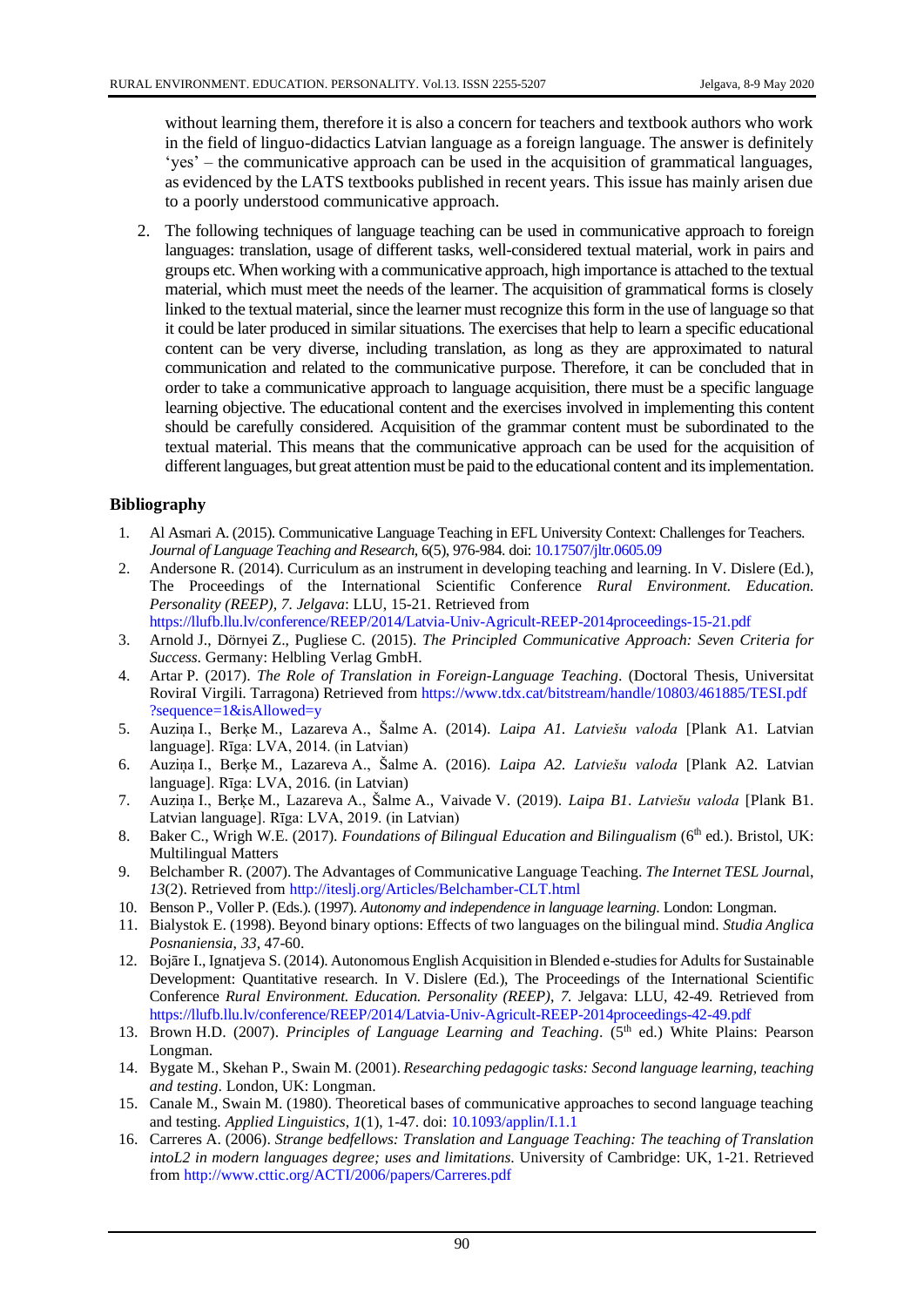- 17. ChanS.C. (2011). A Contrastive Study of Grammar Translation Method and Communicative Approach in Teaching English Grammar. *English Language Teaching*, *4*(2), 13-24. doi: [10.5539/elt.v4n2p13](https://doi.org/10.5539/elt.v4n2p13)
- 18. ChenS.H.L. (2003). Searching the online catalog and the World Wide Web. *Journal of Educational Media and Library Sciences*, *41*(1). 29-43. Retrieved fro[m http://joemls.dils.tku.edu.tw/fulltext/41/41-1/29-43.pdf](http://joemls.dils.tku.edu.tw/fulltext/41/41-1/29-43.pdf)
- 19. *Common European Framework of Reference for Languages: Learning, Teaching, Assessment*. (2001). Council of Europe Cambridge, UK: Cambridge University Press. Retrieved fro[m https://rm.coe.int/16802fc1bf](https://rm.coe.int/16802fc1bf)
- 20. Cook G. (2003). *Applied Linguistics* (2nd ed.). Oxford UK: Oxford University Press
- 21. Crystal D. (2003). *English as a global language (2<sup>nd</sup> ed.)*. Cambridge: Cambridge University Press. doi: [10.1017/CBO9780511486999](https://doi.org/10.1017/CBO9780511486999)
- 22. Demirezen M. (2011). The Foundations of the Communicative Approach and Three of Its Applications. *Journal of Language and Linguistics Studies*, *7*(1), 57-71. Retrieved from <https://www.jlls.org/index.php/jlls/article/view/104>
- 23. Druviete I. (2003). Dells Haimzs un komunikatīvās kompetences teorija. *Kentaurs XXI*(30). Rīga: Minerva, 28.-30. (in Latvian)
- 24. Eadie J. (1999). A translation technique, *ELT Forum*. *37*(1), 2-9.
- 25. Ellis G. (1996). How culturally appropriate is the communicative approach? *ELT Journal*, *50*(3), 213-218.doi: [10.1093/elt/50.3.213](https://doi.org/10.1093/elt/50.3.213)
- 26. European Union. (2013). *Studies on Translation and Multilingualism*. Luxembourg: Publications Office of the European Union. doi: [10.2782/13783](https://doi.org/10.2782/13783)
- 27. Finocchiaro M., Brumfit C. (1983). *The functional-notional approach: From Theory to Practice*. Oxford: Oxford University Press.
- 28. Gass S., Selinker L. (2008). *Second Language Acquisition:* an introductory course. New York: Routledge. doi: [10.4324/9780203932841](https://doi.org/10.4324/9780203932841)
- 29. Hutchinson T., Waters A. (1984). How communicative is ESP? *ELT Journal, 38*(2), 108-113. doi: [10.1093/elt/38.2.108](https://doi.org/10.1093/elt/38.2.108)
- 30. Hymes D.H. (1972). On Communicative Competence. In J.B. Pride and J. Holmes (Eds.), *Sociolinguistics. Selected Readings*. (Part 2) Harmondsworth: Penguin, 269-293. Retrieved from [http://wwwhomes.uni](http://wwwhomes.uni-bielefeld.de/sgramley/Hymes-2.pdf)[bielefeld.de/sgramley/Hymes-2.pdf](http://wwwhomes.uni-bielefeld.de/sgramley/Hymes-2.pdf)
- 31. Johnson K., Johnson H. (Eds.). (1999). Encyclopedic Dictionary of Applied Linguistics: A Handbook for Language Teaching. Massachusetts: Blackwell Publishers.
- 32. Jurčenko A. (2015). Applying Task-based Language Learning Method for Teaching Vocabulary. In V. Dislere (Ed.), The Proceedings of the International Scientific Conference *Rural Environment. Education. Personality* (*REEP)*, *8.* Jelgava: LLU, 423-428. Retrieved from <https://llufb.llu.lv/conference/REEP/2015/Latvia-Univ-Agricult-REEP-2015proceedings-423-428.pdf>
- 33. Kachmarchyk S., Khrystiuk S., Shanaieva-Tsymbal L. (2019). Using Blended Learning Technology in Foreign Language Communicative Competence Forming of Future International Relations Specialists. *Revista Romaneasca pentru Educatie Multidimensionala*, *11*(4), 84-99. doi: [10.18662/rrem/159](https://doi.org/10.18662/rrem/159)
- 34. Kalnbērziņa V. (2012). *Language acquisition models*. Rīga: LU Akadēmiskais apgāds.
- 35. Karousou A., Nerantzaki T. (2020). Phonological memory training and its effect on second language vocabulary development. *Second Language Research*. Article Number: 0267658319898514 doi: [10.1177/0267658319898514](https://doi.org/10.1177/0267658319898514)
- 36. Klēvere-Velhli I., Naua N. (2012). *Latviešu valoda studentiem: mācību līdzeklis latviešu valodas kā svešvalodas apguvei* [Latvian language for students: Educational tool for acquiring Latvian as a foreign language]. Rīga: LVA. (in Latvian)
- 37. Kramsch C. (2016). Applied linguistic theory and second / foreign language education. In N. Van Deusen-Scholl, N.H. Hornberger (Eds.), *Second and foreign language education*. New York: Springer, 3-15.
- 38. Laizāne I. (2019). *Latviešu valoda kā svešvaloda: lingvodidaktikas virziena attīstība Latvijā un ārpus tās*  [*Latvian language as a foreign language: the development of the linguo-didactic direction in Latvia and abroad*]. (Doctoral Thesis. Liepajas Universitate, Liepaja). Retrieved from [https://www.liepu.lv/uploads/dokumenti/prom/Disertacija\\_Laizane\\_2019.pdf](https://www.liepu.lv/uploads/dokumenti/prom/Disertacija_Laizane_2019.pdf) (in Latvian)
- 39. Larsen-Freeman D. (2002). Techniques and principles in language teaching. *Journal of English Studies, 3*(2), 277-281. doi[: 10.18172/jes.83](https://doi.org/10.18172/jes.83)
- 40. Leonardi V. (2010). *The Role of Pedagogical Translation in Second Language Acquisition: From Theory to Practise.* Bern: Peter Lang AB. doi: [10.3726/978-3-0351-0071-6](https://doi.org/10.3726/978-3-0351-0071-6)
- 41. Mitchell R., Myles F. (2004). *Second Language Learning Theories* (2nd ed.). London: Hodder Arnold.
- 42. Mutore A. (2013). Tulkošanas aktualizēšana svešvalodas apguvē: frankofono valodnieku skatījums [Updating Translation in Foreign Language Learning: A View of Francophone Linguists]. In D. Laiveniece (Ed.), Zinātnisko rakstu krājumā *Valodu apguve: problēmas un perspektīva*, *IX*. Liepāja: LiePA, 94-100. Retrieved from<https://dom.lndb.lv/data/obj/765990.html> (in Latvian)